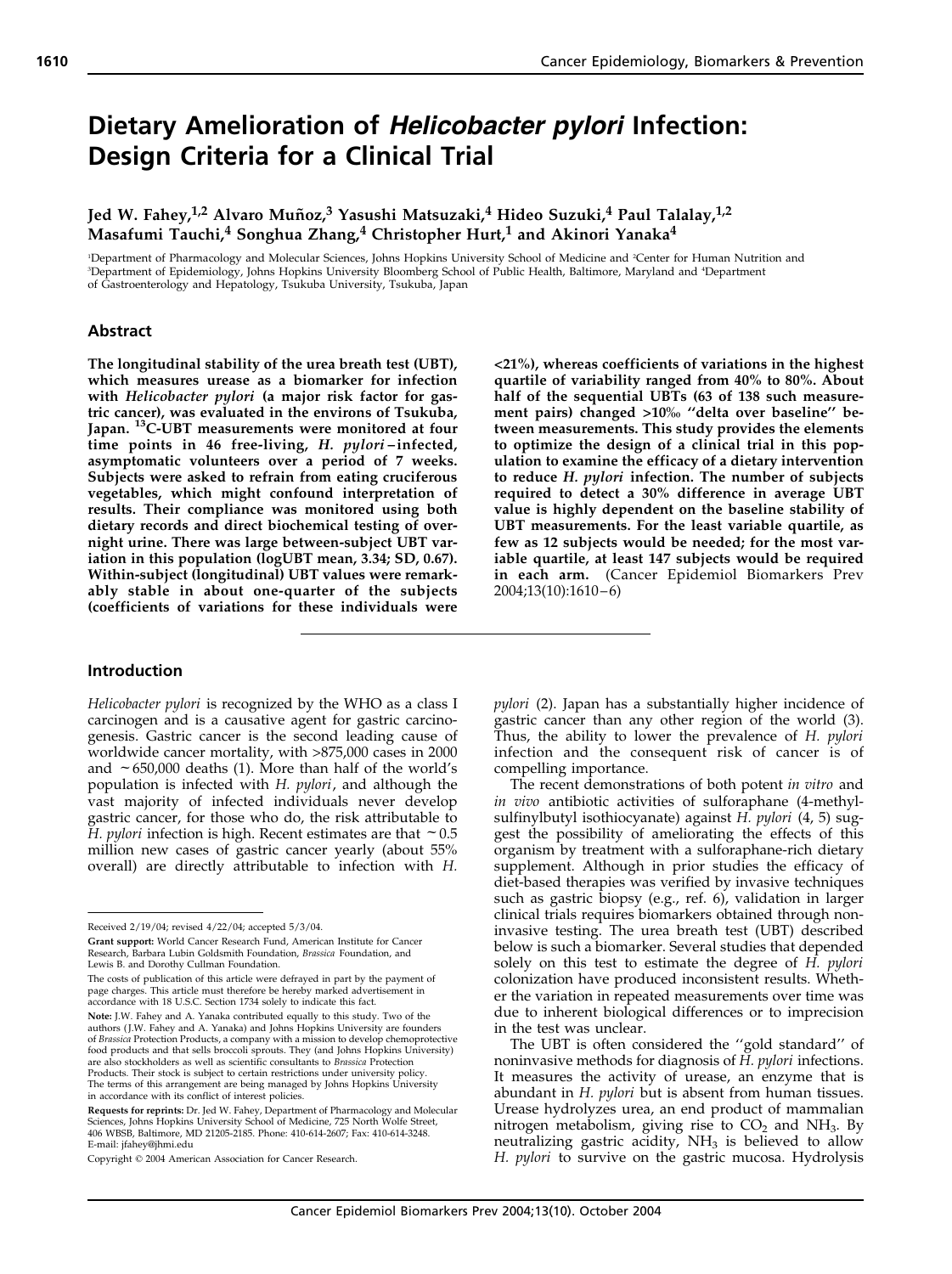of a dose of administered  $^{13}$ C-urea by the infective organism gives rise to  ${}^{13}CO_2$  in the breath and the difference in the ratio of  ${}^{13}CO_2$  to  ${}^{12}CO_2$  after a standard dose of 13C-urea provides a measure of the urease activity and, according to some reports, the severity of infection. The measurements are usually expressed as the changes in  ${}^{13}C/{}^{12}C$  ratios in the exhaled air (in parts per thousand or %) from the baseline levels to a specific time point after dosing. These changes are customarily expressed as ''delta over baseline'' (DOB). A typical dose<br>containing 75 to 100 mg of >99%-<sup>13</sup>C urea is administered to fasting subjects in 100 mL of orange juice or citric acid, which assure gastric acidity and inhibit gastric emptying. Although some oral bacteria also exhibit urease activity, most common gastric bacteria do not (7).

The UBT has been used extensively to diagnose H. pylori infection, identifying infected individuals but not quantifying their level of bacterial colonization. There is well-documented correspondence between UBT values and prevalence of infection on a population basis. Several studies have shown good correlation of UBT values with H. pylori colonization based on histology scores (8-10) and bacterial culture and serology (11, 12). Whereas inflammation did not correlate with UBT score (13), there was a significant relationship between UBT and endoscopic findings of (a) magnitude and extent of H. pylori colonization in both corpus and antrum as determined by histology, (b) neutrophil accumulation in the antrum,  $(c)$  atrophy of the corpus, and  $(d)$  intestinal metaplasia of the corpus ( $n = 169$  subjects; ref. 14). In addition, there was excellent correlation between the number of H. pylori genomes per picogram of paired antrum and corpus in DNA from human biopsies ( $n = 88$  subjects; ref. 15).

The reliability of the test as a biomarker of colonization density at the individual subject level remains uncertain. For studies that follow the longitudinal effects of treatment over time, it is essential to know whether measurements remain stable and reproducible. This is particularly important in determining the effectiveness of a treatment in which only a modest antibiotic effect is expected, for example, from a dietary intervention. Normal physiologic or measurement variation might mask this effect. Therefore, data collected in the present study were used to determine the variability of UBT in a Japanese population in which there is a high incidence of H. pylori infection to plan the most appropriate trial for treatment of this widespread risk factor. We have thus evaluated the variance components of UBT measurements within and between individuals. We have assessed the factors associated with the different components of variance and present evidence to guide the design of clinical trials by selection of individuals whose within-individuals variance falls within a predetermined range.

## Materials and Methods

Subjects. The subjects in this investigation comprised the control population of a larger study of the effect of dietary intervention in subjects infected with H. pylori. Forty-six volunteers were studied in whom H. pylori colonization was verified by a urinary H. pylori antigen test (Rapirun, Otsuka Pharmaceutical Co., Ltd., Tokyo, Japan; ref. 16) or, for five subjects, by UBT. Subjects were followed for 7 weeks according to the protocol described in Fig. 1, and had a total of four UBTs, on days 0 (UBT1), 7 (UBT2), 21 (UBT3), and 49 (UBT4). The subjects were not hospitalized, and compliance with the dietary restrictions of the protocol was assessed by questionnaires and by biochemical verification as described below. Demographic information obtained for each participant was supplemented by queries on smoking and alcohol use, self-reported gastrointestinal symptoms, and prior endoscopy. Data on smoking and drinking status presented in Table 1 pool respondents classifying themselves as both light (1-20 cigarettes per day) and heavy  $(\geq 21)$  cigarettes per day) smokers and pools both light  $(\leq 2 \text{ drinks per week})$  and heavy  $(\geq 3 \text{ drinks per week})$ alcohol drinkers.

Urea Breath Test. The original test developed in 1987 used mass spectrometry for measurement of  $^{13}C/^{12}C$ ratios (17). Isotope-selective IR spectroscopy has made the test available more widely in doctors' offices with the use of portable IR spectrophotometers (18-20). For this study, an UBiT-IR300 was used, which had a limit of detection of 0.3% DOB. Fasting subjects provided baseline breath samples in 300 mL aluminized plastic collection bags (Otsuka Electronics Co., Ltd., Tokyo, Japan) and then quickly swallowed a 100 mg tablet of  $13<sup>13</sup>C$ -urea (Yubitto). A second breath sample was taken 20 minutes after tablet ingestion and measurements were made in strict accordance with the manufacturer's instructions.

Test Protocol. Subjects provided a total of four UBTs (on days 0, 7, 21, and 49 of the study; see Fig. 1). They were enrolled on a rolling basis between January and March 2003, starting with a 3-day run-in period during which no cruciferous vegetables were consumed. On days 1 to 21, subjects were given 30 g of raw alfalfa sprouts three times daily as a noncruciferous vegetable supplement to be eaten in place of their normal vegetable-rich diet; no supplements were given on days 22 to 49. To assess adherence to a prescribed diet, questionnaires assessed compliance at each of the 64 meals on days 1 to 21 ( $3 \times 21 = 63$ , plus one extra meal), with a maximum possible score of 192 points [100% compliance was awarded 3 points, 2 points were given for consumption of between 50% and 100% of the assigned vegetable, and 1 point was given for consumption of less than half of it].

Verification of Compliance. Overnight urine samples were collected immediately before each of the UBTs and aliquots were sent to Baltimore for biochemical verification that subjects were maintaining a crucifer-free diet by using a cyclocondensation assay to detect isothiocyanates and their metabolites (21-25). Briefly, 500  $\mu$ L aliquots of



Figure 1. Experimental timeline.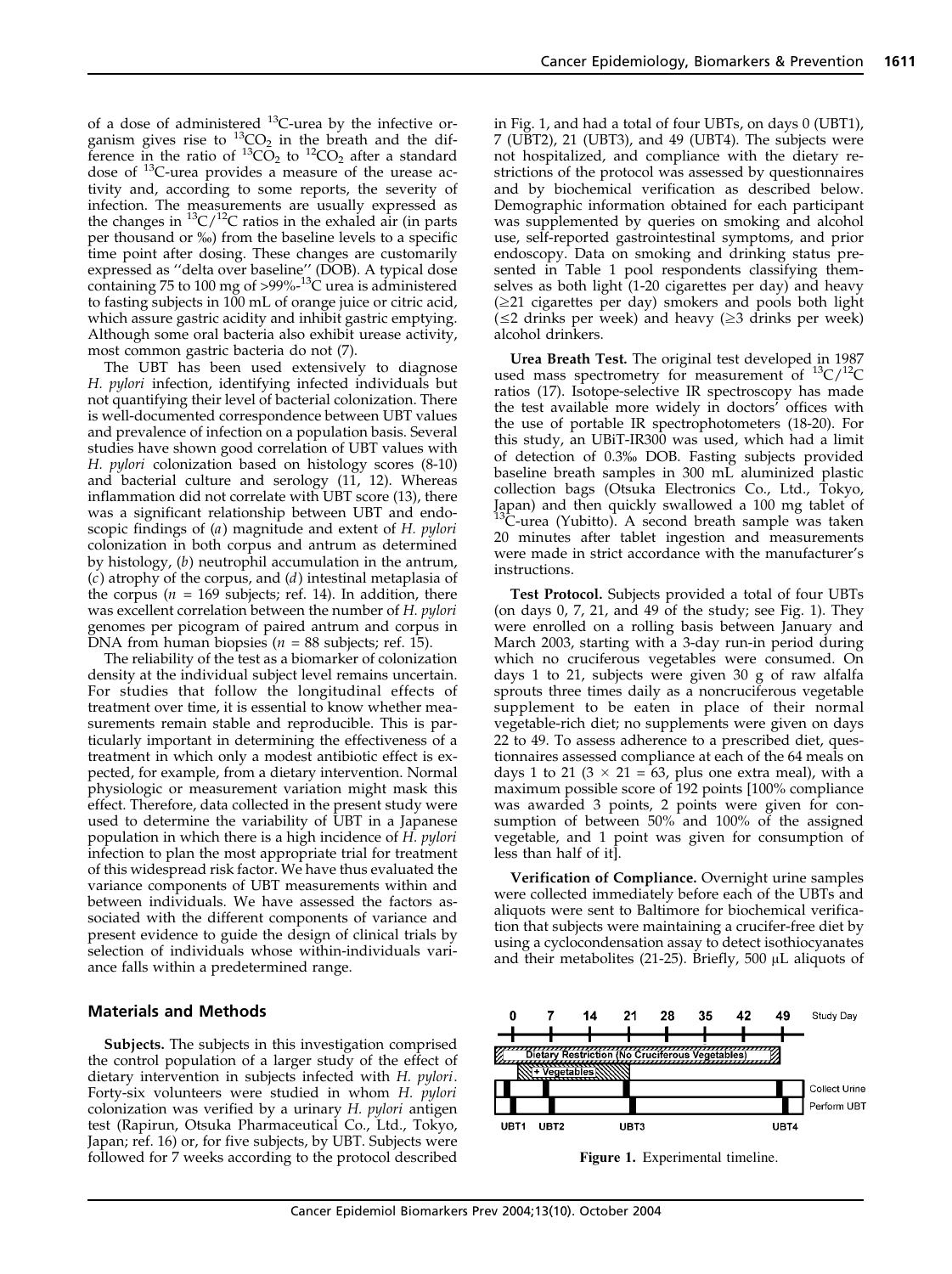Table 1. Summary statistics of study population  $(n = 46)$ 

| Variable                     | Mean $+$ SD     | Min   | Max   |
|------------------------------|-----------------|-------|-------|
| UBT1 (at day $0$ ; $\%$ DOB) | $39.6 + 30.7$   | 6.2   | 161.7 |
| UBT2 (at day $7;$ % DOB)     | $35.4 + 22.6$   | 4.3   | 102.3 |
| UBT3 (at day 21; ‰ DOB)      | $33.5 + 26.5$   | 5.1   | 137.5 |
| UBT4 (at day 49; ‰ DOB)      | $37.6 + 24.5$   | 4.7   | 98.9  |
| UBT1 (in log scale)          | $3.402 + 0.778$ | 1.825 | 5.086 |
| UBT2 (in log scale)          | $3.344 + 0.729$ | 1.459 | 4.628 |
| UBT3 (in log scale)          | $3.240 + 0.759$ | 1.629 | 4.924 |
| UBT4 (in log scale)          | $3.365 + 0.807$ | 1.548 | 4.594 |
| Urine $1^*$                  | $1.24 + 1.37$   | 0.04  | 6.16  |
| Urine 2                      | $1.76 + 2.66$   | 0.03  | 12.30 |
| Urine 3                      | $1.42 + 2.35$   | 0     | 13.38 |
| Urine 4                      | $0.90 + 1.26$   | 0     | 6.34  |

NOTE: Mean subject age was 52 years (range, 22-77 years); 59% of subjects were female, 20% of subjects were smokers, and 48% consumed alcohol (methodology for determination of smoking and alcohol consumption status in the text).

\*Data are in micromolar dithiocarbamate per person per collection. Urinary dithiocarbamate excretion was calculated on entire overnight urine collection. Note that comparable expected mean values for ''enthusiastic'' eaters of cruciferous vegetables would be expected to be  $\sim$  23 µmol per person (22).

urine were added to 500  $\mu$ L of 500 mmol/L sodium borate buffer (pH 9.25) and 1.0 mL of 20 mmol/L 1,2 benzenedithiol in acetonitrile and incubated for 2 hours at  $65^{\circ}$ C. After cooling to room temperature and lowspeed centrifugation to sediment any precipitates, a 200 AL aliquot of the supernatant fluid was injected automatically (Waters Autosampler, Model 717 Plus, Waters Co., Milford, MA) onto a Partisil 10 ODS-2, 4.6  $\times$ 250 mm, reverse phase HPLC column (Whatman, Clifton, NJ) and eluted with 80% methanol/20% water  $(v/v)$  at a rate of 2 mL/min. The 1,3-benzodithiole-2thione formed in this reaction was eluted at  $\sim$  5 minutes, and the peak was detected by a photodiode array detector set at 365 nm (PDA Model 996, Waters) as described by Ye et al. (23).

Statistical Analysis. Graphical depiction of the 184  $(46 \times 4)$  UBT values (Fig. 2) suggested a log-normal distribution as a reasonable probability model for the observed data. Let  $Y_{it}$  denote the logarithm of the UBT measurement taken at time t (for  $t = 0$ , 7, 21, and 49 days) in the *i*th individual  $(i = 1, 2, ..., 46)$ . We denote the within-individuals mean and SD by  $m_i$  and  $S_i$ , and these were the mean and SD of the four measurements in the ith individual, respectively. To graphically depict the components of variance, we plot  $m_i$  versus  $S_i$ , so that the overall average of the  $m_i$  represents the location of the population, the variability of the  $m_i$  represents the between-individuals SD (B), and the average of the  $S_i$ represents the estimate of the within-individuals SD (W).

To characterize the components of variance of the four UBT measurements in the 46 individuals comprising the study population, we used standard methods for twoway ANOVA. As a summary of the variance components, we provided the ratio of the within SD to between SD (W/B) and its corresponding within-individuals correlation  $1/(1 + (W/B))^2 = B^2/(B^2 + W^2)$ . To test whether age, sex, smoking, and alcohol consumption had effects on the components of variance and the mean of the UBT measurements, we used likelihood ratio tests to compare the two groups by sex, smoking (yes/no), alcohol consumption (yes/no), and age (older/younger than 50 years).

The estimates of  $W$  and  $B$  provided by our study are key inputs for the planning of clinical trials. In the simplest example of a treatment-plus-placebo clinical trial with premeasurements and one postmeasurement, let  $X_{0i}$  and  $Y_{0i}$  denote the pre and post values of the *i*th individual in the placebo group and let  $X_{1j}$  and  $Y_{1j}$ represent the corresponding values for the jth individual in the treatment group. If the analysis of the trial compares the means of the  $Y$ 's, the sample size required for each group to have 80% power to detect the difference between the mean of  $Y_{1j}$  (i.e.,  $\mu_1$ ) and  $Y_{0i}$ (i.e.,  $\mu_0$ ) at the 95% confidence level is given by  $n = 2$  $(B^2 + W^2)(1.96 + 0.841)^2/(\mu_1 - \mu_0)^2$ . However, the strength of the design is to be able to use each individual as his/her own control by comparing the differences  $D_{0i}$  =  $Y_{0i}$  –  $X_{0i}$  and  $D_{1j}$  =  $Y_{1j}$  –  $X_{1j}$ . In this case, the sample size formula reduces to 2(2 $W^2$ )(1.96 + 0.841)<sup>2</sup>/( $\Delta_1 - \Delta_0$ )<sup>2</sup>, where  $\Delta_1$  and  $\Delta_0$  are the means of the  $D_1$ 's and  $D_0$ 's, respectively. This formula follows from the fact that Var  $D_{0i} = \text{Var} \; D_{1j} = (B^2 + W^2) + (B^2 + W^2) - 2\rho(B^2 + W^2) =$  $2W^2$ , since  $\rho = B^2/(B^2 + W^2)$ .

To guide the planning of a clinical trial, sample size calculations were thus based on the equation:  $n =$  $4(Z_{1} - \alpha/2 + Z_{1} - \beta)^{2}(W)^{2}/D^{2}$ ; W was assumed to be the same for both groups (e.g., placebo and treatment) being compared and  $D$  is defined as the detectable difference between those two groups' measures.

Statistical analyses were done using both SAS (version 8, 1999; SAS Institute, Inc., Cary, NC) and Stata (version 7, 2001; Stata Corp., College Station, TX). Specific comparisons are described in Results.

The conduct of this trial was approved by the appropriate institutional review boards at both Tsukuba University and Johns Hopkins University.

#### Results

We assessed the within-subject and between-subject variance in 46 individuals not taking antibiotics, in a target population for a dietary intervention. Four



Figure 2. Distribution of 184 UBT values (UBT1-UBT4 for 46 subjects).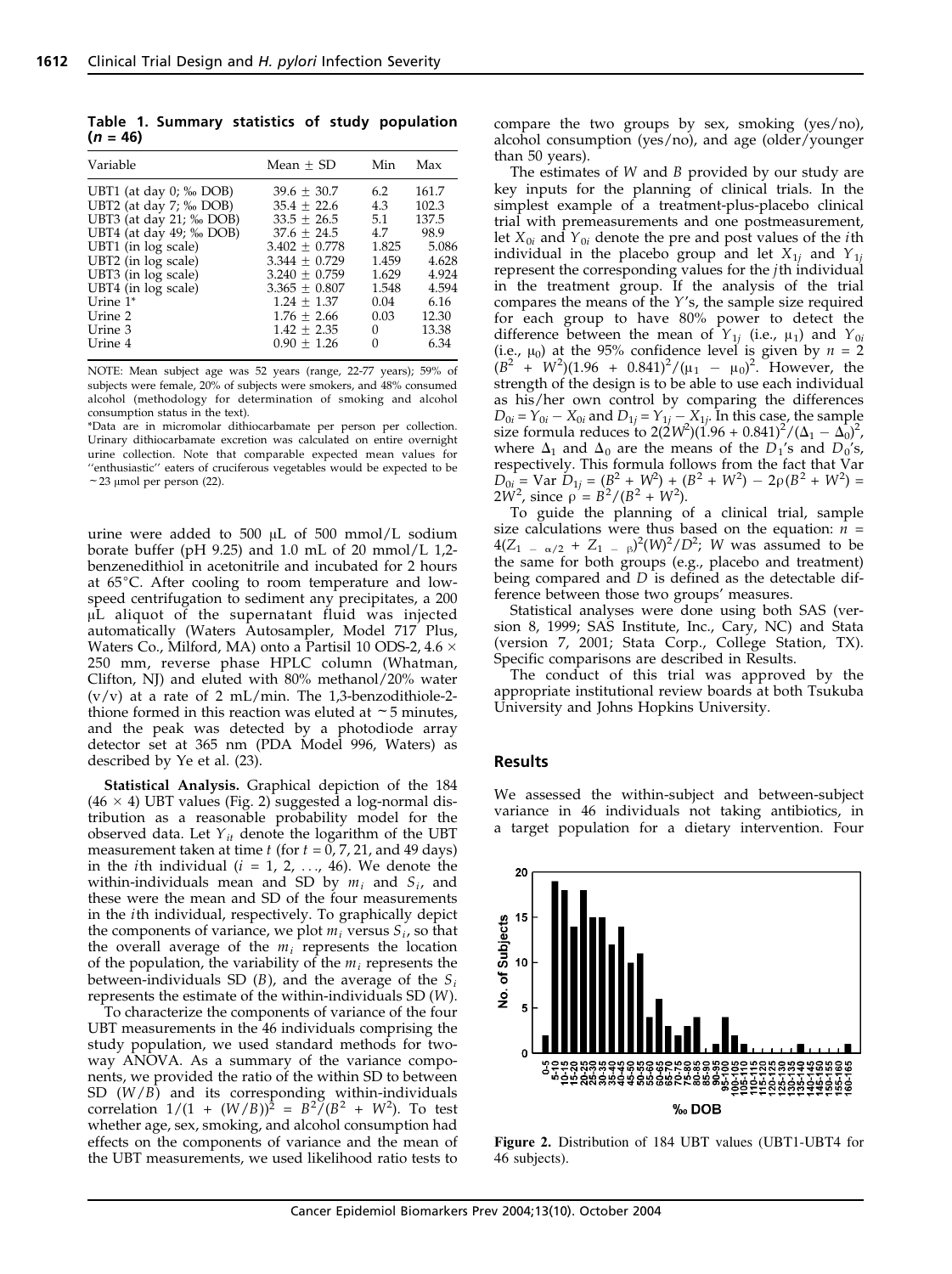measurements of UBT were made over a period of 7 weeks (called UBT1, UBT2, UBT3, and UBT4, respectively). Subjects were administered supplementary green vegetables (alfalfa sprouts) which they consumed for 21 days, beginning after UBT1 and ending at the time of UBT3 (Fig. 1). Average age of the 46 subjects was 52 years (range, 22-77 years) and 27 subjects (59%) were female. Descriptive statistics of their UBT and urine measurements (an index of dietary compliance), are given in Table 1. Raw UBT scores ranged from 4.3% to 161.7%, with an overall mean of 36.5%. Mean scores for UBTs 1 to 4 were 39.6%, 35.4%, 33.5%, and 37.6% DOB, with coefficients of variation of 77.6%, 63.7%, 79.1%, and 65.2%, respectively. In addition, Table 1 presents the descriptive statistics of the UBT measurements in the log scale. This transformation was suggested by the shape of the distribution of scores for the pooled data from UBT1 to UBT4, which was consistent with a log-normal distribution (Fig. 2); thus, the statistical analysis was conducted on log-transformed data.

Table 1 also shows the compliance data. Compliance of subjects with the study protocol (abstention from cruciferous vegetables) was excellent: levels of dithiocarbamates measured in overnight urine collections (biochemical markers of consumption of cruciferous vegetables) averaged between  $1$  and  $2 \mu$ mol per person. These values were entirely consistent with self-reported consumption in which scores ranged between 165 and 192 out of 192 possible points (reflecting complete adherence to the dietary protocol over all 64 meals). There were no significant differences overall between any of the four UBT scores when evaluated by paired  $t$  tests on log-transformed data, direct comparisons, quartileparsed data, the sums of differences in UBT values, the sum of the absolute values of the differences, or the sum of absolute values of differences as a fraction of the mean.

Figure 3 depicts the within-individuals means and SDs. The overall mean (depicted with a *large arrow* on the  $x$  axis) was 3.34 and the SD of the individual means (i.e., between-individuals SD) was 0.67, which is depicted by two arrows located at +1 SD and -1 SD from the overall mean. Notably, there was a striking difference among subjects in the stability of their UBT measurements as indicated by the location of the open circles along the  $\gamma$  axis. About half (63 of 138) of the pairs of sequential UBT measurements across all subjects and all times changed by >10% between measurements. Partitioning the study population according to the quartiles of the within-individuals SDs (i.e., quartiles of the  $S_i$  for  $1 \le i \le 46$ ), Fig. 4 illustrates the trajectories of UBT (log scale). Figure 4A provides the trajectories of the 11 individuals in the first quartile who had a remarkably stable UBT profile over four measurements spaced across 7 weeks. Coefficients of variations for these subjects were <21% (Fig. 4A) compared with coefficients of variations between 40% and 80% for the highest quartile (Fig. 4D).

Table 2 shows the means and variance components for the overall group as well as for two strata according to age, sex, smoking, and alcohol consumption. Calculation of omnibus P's showed that, although there was no difference in means between male and female subjects ( $P$  for homogeneity of means = 0.240), the variance



Figure 3. Mean and SD of ln(UBT1-UBT4) for each of the 46 subjects. The  $x$  and  $y$  coordinates for each of the 46 means are projected onto their respective axes. Large arrows, overall means; *smaller arrows* ( $x$  axis), points at  $-1$  SD and  $+1$  SD from the overall mean. The overall SD of the ln(UBT) (0.380) is also equivalent to the coefficient of variation for all (untransformed) UBTs.  $Points$  mapped to the  $x$ -axis reflect  $SD_{between}$  and those mapped to the y axis reflect  $SD_{within}$ (see Table 3).

components for female subjects were significantly higher than those of males ( $P$  for homogeneity of variances = 0.018; Table 2). Likewise, there was no difference in means between older and younger subjects (P for homogeneity of means = 0.660) but a marginally increased between-individuals variance in older subjects (P for homogeneity of variance = 0.086). Neither smoking nor alcohol consumption had any impact on mean values or variance components.

Outcomes obtained in the present trial (Tsukuba) are contrasted in Table 3 with those in three previously published trials. Using the data from the 46 subjects in the present trial as the basis for projection, we calculate that, to have 80% power to detect a difference  $(D)$  of 30%  $(D = \log 1.30 = 0.26)$  from the mean between treated and control groups, a sample size of  $n = 66$  in each arm would be needed to conclude that there was a difference at the 95% confidence level (Table 3).

This sample size falls within the range that one can calculate based on some of the best test/retest data available in the literature (Table 3), but our data are unique in that they permit assessment of the variability for UBT measurements within individuals. Published test/retest data have used two or at best three repeated measurements on an individual. Computation of required sample size based on the lower compared with the upper quartile of variability in our subjects suggests that as few as 12 or as many as 147 subjects, respectively, per treatment arm, would be required for similar power to detect a difference (Table 3). Thus, prescreening of subjects for stable UBT baseline has great bearing on the sample size required.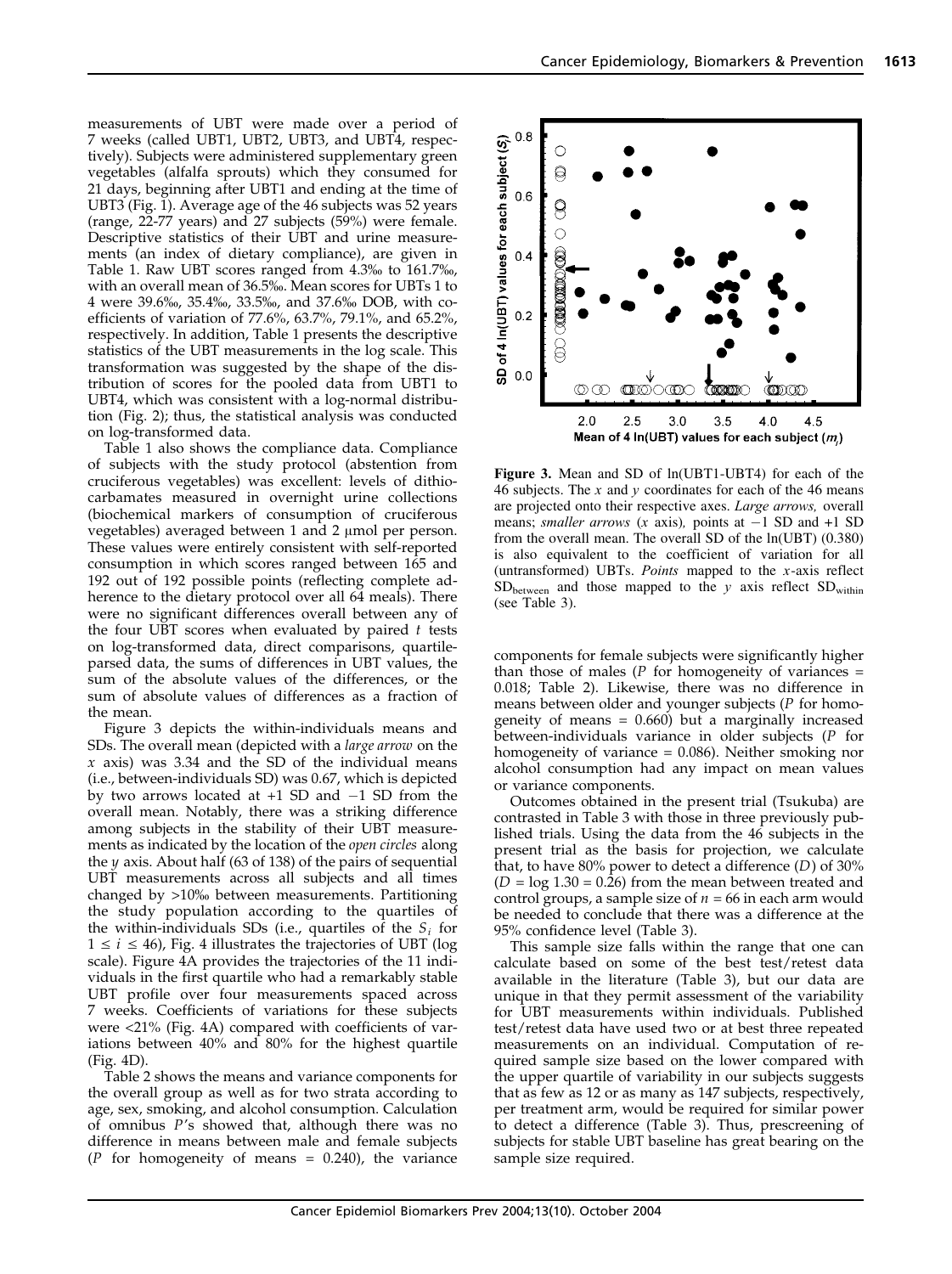

Figure 4. Repeat UBTs (log scale) of the quartiles of subjects with the lowest (A) to highest (D) coefficients of variation for UBT measurement. Mean SDwithin for each quartile of variation is 0.159 for the lowest quartile (A), 0.254 for the second quartile (B), 0.338 for the third quartile (C), and 0.586 for the fourth quartile (D).

| Table 2. Comparison of UBT (log scale) according to |  |
|-----------------------------------------------------|--|
| age, sex, smoking, and alcohol consumption          |  |

|                      | $\boldsymbol{n}$ | Mean  | $SD_{within}$ | SD <sub>between</sub> | P for homogeneity |       |
|----------------------|------------------|-------|---------------|-----------------------|-------------------|-------|
|                      |                  |       |               |                       | Variances         | Means |
| Overall<br>Age $(y)$ | 46               | 3.338 | 0.380         | 0.669                 |                   |       |
| 50<                  | 21               | 3.388 | 0.323         | 0.648                 | 0.086             | 0.660 |
| >50                  | 25               | 3.296 | 0.422         | 0.698                 |                   |       |
| Sex                  |                  |       |               |                       |                   |       |
| Male                 | 19               | 3.194 | 0.319         | 0.496                 | 0.018             | 0.240 |
| Female               | 27               | 3.439 | 0.417         | 0.762                 |                   |       |
| Smoking              |                  |       |               |                       |                   |       |
| No                   | 37               | 3.316 | 0.380         | 0.671                 | 0.999             | 0.675 |
| Yes                  | 9                | 3.426 | 0.379         | 0.697                 |                   |       |
| Alcohol              |                  |       |               |                       |                   |       |
| No                   | 24               | 3.249 | 0.404         | 0.742                 | 0.287             | 0.367 |
| Yes                  | 22               | 3.435 | 0.351         | 0.582                 |                   |       |

## Discussion

The present study provided data to determine the reproducibility of the UBT over time in a population known to be infected with *H. pylori*, with a view to testing the effects of dietary intervention on reducing colonization with these organisms. Although Blaser and Berg (26) have highlighted reasons why universal eradication may not be indicated, it is clear that H. pylori eradication in certain high-risk groups will reduce the risk of gastric cancer. Very few dietary interventions have monitored the level of H. pylori by the UBT. Notably, those studies comprised very small numbers of subjects and, perhaps not surprisingly, reported lack of effect. For example, the following numbers of subjects were studied: (a) 15 treated subjects and 8 untreated controls with single before and

Table 3. Characterization of the distribution of UBT (log scale) in the present (Tsukuba) and previously published studies

| Descriptor                                                                                      | Tsukuba         | Logan<br>(38) | Logan<br>(37)  | Wang<br>(39) |
|-------------------------------------------------------------------------------------------------|-----------------|---------------|----------------|--------------|
| No. subjects<br>in study                                                                        | 46              | 20            | 39             | 19           |
| Measurements<br>per subject                                                                     | 4               | 2             | $\overline{2}$ | 2            |
| Mean ln(UBT)                                                                                    | 3.338           | 3.234         | 2.300          | 2.155        |
| W                                                                                               | 0.380           | 0.279         | 0.440          | 0.395        |
| B                                                                                               | 0.669           | 0.321         | 1.132          | 1.360        |
| $W/B^*$                                                                                         | 0.567           | 0.870         | 0.389          | 0.290        |
| $Corr_{within}^{\dagger}$                                                                       | 0.76            | 0.57          | 0.87           | 0.92         |
| Projected no. subjects to detect 30% difference                                                 |                 |               |                |              |
| Based on overall W <sup>‡</sup><br>Lowest quartile $W^{\S}$<br>Highest quartile $W^{\parallel}$ | 66<br>12<br>147 | 35            | 88             | 71           |

NOTE: UBT values for Logan (37), Logan (38), and Wang (39) were estimated from their published graphs.

\**W*/*B* ratio = ratio of SD<sub>within</sub> to SD<sub>between</sub> (inter/intra).<br>†Corr<sub>within</sub> = intraindividual correlation ( $B^2/(B^2 + W^2) = 1/[1 + (W/B)^2]$ . <sup>‡</sup>Calculation employing 80% power to detect a difference of 30% (i.e.,  $D = \log 1.30 = 0.2624$ ) at the 95% confidence level, inferred SDs from published studies, and actual SD from the data presented herein.  $n = 4$  $(Z_{1 - \alpha/2} + Z_{1 - \beta})^2 (W)^2 / D^2$ .

 $\$$ Based on mean SD $_{\rm within}$  for the lowest quartile of variability (0.159). Based on mean SD<sub>within</sub> for the highest quartile of variability (0.586).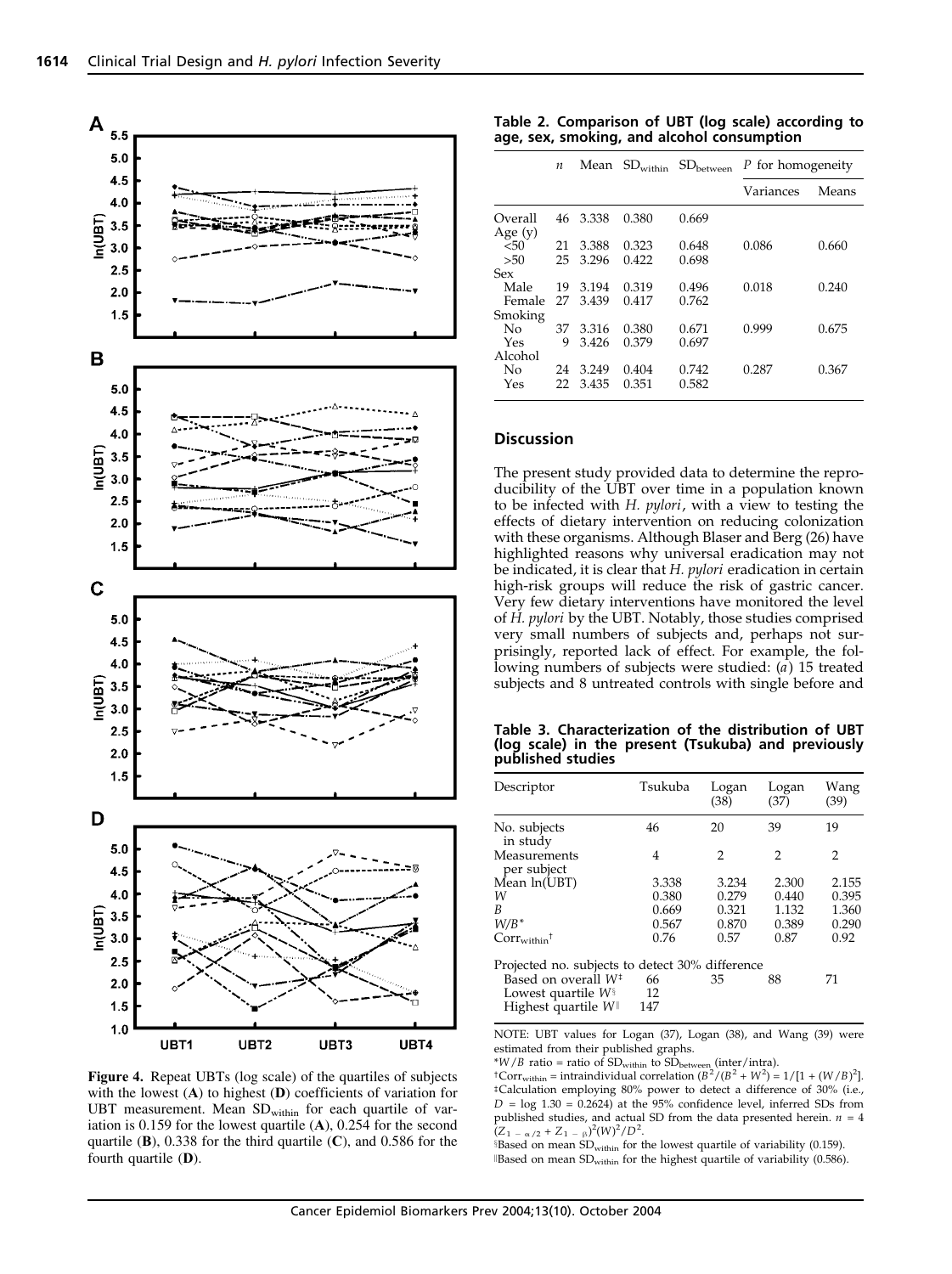after treatment UBTs  $(27)$ ;  $(b)$  5 treated subjects with two baseline and one or two follow-up UBTs  $(28)$ ; and  $(c)$ 5 subjects with only single before and after treatment UBTs (29). Examination of the data in light of the variability we present here leads to the conclusion that their experiments did not have the statistical power to identify an effect. Such underpowering has been highlighted as a critical inadequacy in the conduct of randomized trials (30, 31), even when pilot samples are used in sample size determination (32). Indeed, one of the developers of the UBT assay (P.D. Klein) recently cautioned (19):

The simplicity of the breath test method is seductive if one could distinguish between two groups or two populations on the basis of a difference in the recovery of labeled  $CO<sub>2</sub>$ , valuable diagnostic information should have been generated. Unfortunately, this belief is often unsupported by external comparisons...Good statistical design considerations point to a study size of at least 60 individuals in each category or a total of 120 to 150 comparisons to the standard.

This problem was also recently highlighted by Marshall et al., who questioned whether the UBT was able to assess the intragastric bacterial load even semiquantitatively. His group concluded no effect based on the individual data of nine subjects given UBTs before, during, and after lactoferrin therapy (33).

Our studies showed that there is variability in longitudinal measurements in some subjects. With only a small change in colonization, even in the subjects with the most stable baseline measurements, the number of subjects required would be large. Indeed, in studies of the most commonly examined dietary approach to H. pylori treatment, formulations containing Lactobacillus sp., demonstration of a significant effect of intervention required a much larger sample size than has been used in most such trials. With a sample size of 326 asymptomatic children, Cruchet et al. (34) have shown a significant effect of daily ingestion of Lactobacillus johnsonii LA1 for 4 weeks. Two other studies serve to illustrate the point that development of robust baseline information on the subject pool is critical to conducting a conclusive intervention. In the first study, Sakamoto et al. (35) followed 29 subjects with three UBTs spread over 19 weeks—the first two designed to establish baseline values and the third designed to reveal the effects of Lactobacillus gasseri intervention. Although their mean values were virtually identical, close examination of individual subjects' values reveals dramatic fluctuations in many of them during the baseline phase of the study. In the second study, Lactobacillus casei treatment of 14 H. pylori –colonized subjects (and six controls) was followed with single before and after treatment UBTs (36). Neither of these studies showed convincing results due to low subject number and high interindividual variability.

To be meaningful from a public health perspective, the ability to discriminate between quartiles or quintiles of H. pylori density in an infected population is a reasonable objective. The large differences in variance that we observed would make detecting such a difference in the sample sizes used in most dietary eradication studies problematic. There are several potential explanations for these large differences, including the underlying pathology of H. pylori infection in which there may be physiologic perturbations that are detected by the biomarker (UBT) yet not reported as a symptom by the patient (e.g., mild gastritis) or detected on examination. Colonization with multiple H. *pylori* strains may result in competition for niches within the stomach or in evolution to colonize those niches more efficiently. None of the additional data collected in this study (e.g., smoking status, age, and sex) could account for the variation we saw.

We have thus presented a longitudinal series of four UBT measurements made over a 7-week period in 46 free-living, asymptomatic, H. pylori-infected individuals and have generated statistical descriptors for that population. We are not aware that such test/retest data are publicly available. This information now permits the design of dietary interventions in this population in which absolute eradication of H. pylori is not a required end point. Although evidence indicates that it would be feasible to preselect individuals with stable baseline UBT measurements by performing three or four temporally spaced UBTs and thus reduce the required sample size, much caution is required. Such preselection may well carry with it a bias toward tolerance to H. pylori colonization, so that the expected change due to an intervention in these individuals may be of diminished magnitude, reducing the perceived advantage of such an approach.

### Acknowledgments

We thank Dr. Masayuki Yamamoto for facilitating this study and for providing seed funds to assist in its startup; Murakami Noen (Hiroshima, Japan) for producing and delivering all of the sprouts prescribed for ingestion in this study, for donating two UBiT-IR300 machines to the Tsukuba University Medical School, and for providing all of the stable isotope  $(^{13}C$ -urea) that was required for this study; the AICR and the Brassica Foundation for funding; Naoko Itagaki and Mamoru Amagai for helping with the collection of urine samples and for assisting with UBT and data collection; Katherine Stephenson for assisting with laboratory analyses; Shintaro Kamo for growing and distributing the sprouts; Lisa Jacobson for providing initial statistical consultation; Pamela Talalay for providing editorial assistance; the members of Citizen Oriented Health and Medicine Network, many of whom volunteered to participate in this study; and the numerous volunteers whose interest in helping with H. pylori research motivated them to participate in this study.

#### References

- 1. IARC. Globocan 2000: cancer incidence, mortality and prevalence worldwide. Version 1.0. Cancer Base No. 5. Lyon: IARC Press; 2001.
- Pisani P, Parkin DM, Muñoz N, Ferlay J. Cancer and infection: estimates of the attributable fraction in 1990. Cancer Epidemiol Biomarkers Prev 1997;6:387 – 400.
- Parkin DM, Pisani P, Ferlay J. Global cancer statistics. CA Cancer J Clin 1999;49:33 – 64.
- 4. Fahey JW, Haristoy X, Dolan PM, et al. Sulforaphane inhibits extracellular, intracellular, and antibiotic-resistant strains of Helicobacter pylori and prevents benzo[a]pyrene-induced stomach tumors. Proc Natl Acad Sci U S A 2002;99:7610 – 5.
- 5. Haristoy X, Angoi-Duprez K, Duprez A, Lozniewski A. Efficacy of sulforaphane in eradicating *Helicobacter pylori* in human gastric<br>xenografts implanted in nude mice. Antimicrob Agents Chemother 2003;47:3982 – 4.
- 6. Correa P, Fontham ET, Bravo JC, et al. Chemoprevention of gastric dysplasia: randomized trial of antioxidant supplements and anti-
- Helicobacter pylori therapy. J Natl Cancer Inst 2000;92:1881 8. 7. Turner NJ, Thomson BM, Shaw IC. Bioactive isoflavones in functional foods: the importance of gut microflora on bioavailability. Nutr Rev 2003;61:204 – 13.
- Labenz J, Stolte M, Aygen S, Hennemann O, Bertrams J, Borsch G. Qualitative and semiquantitative invasive and noninvasive diagnosis